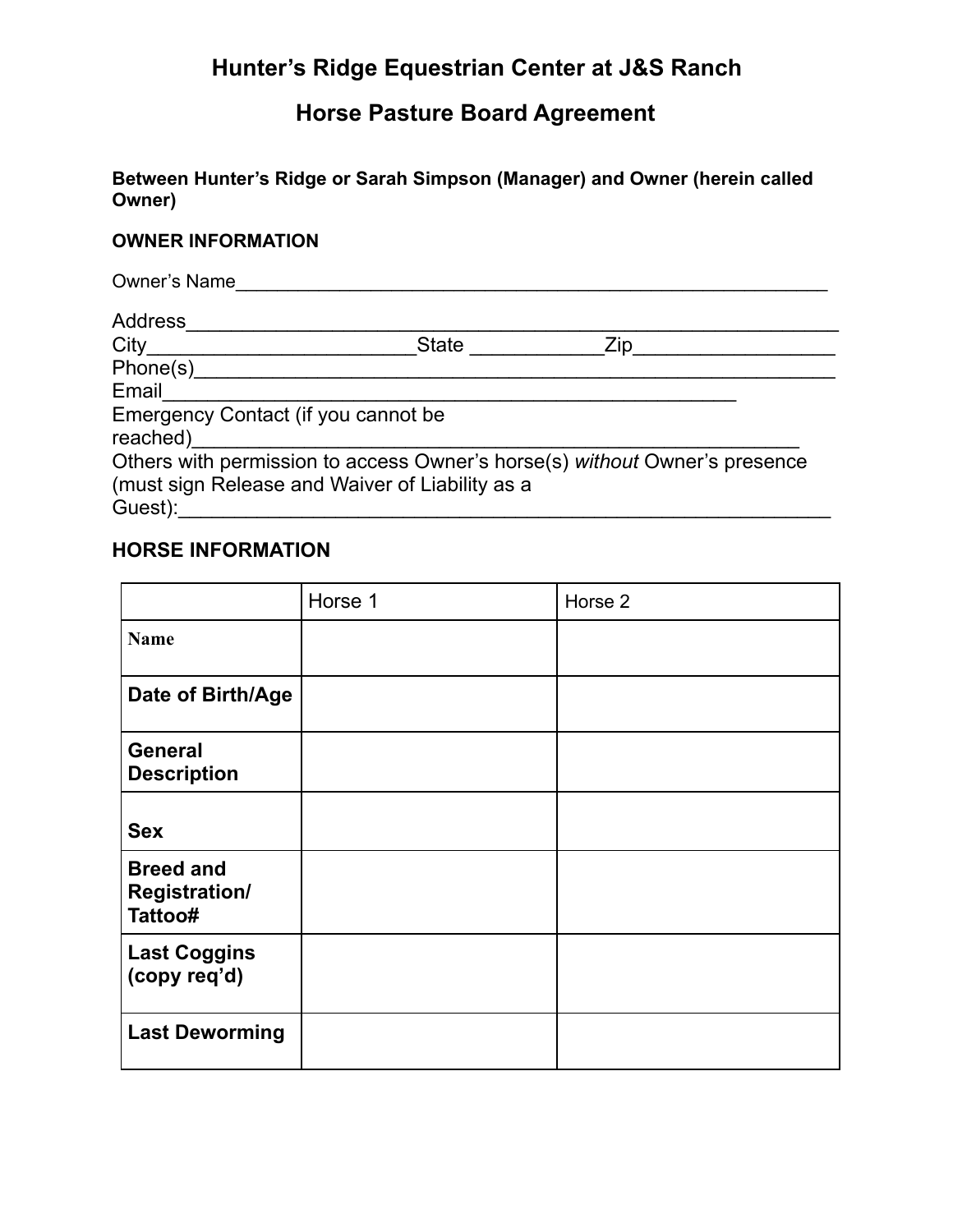# **Hunter's Ridge Horse Pasture Board Agreement**

| Last         | EWTT RF                                     | <b>EWTT RF</b>                    |
|--------------|---------------------------------------------|-----------------------------------|
| Vaccinations | <b>West Nile Rabies</b><br><b>Strangles</b> | <b>West Nile Rabies Strangles</b> |

**MONTHLY BOARDING OPTIONS AND FEES** *(I've read and agree to this section. Owner's Initials)* The basic monthly fee depends on your boarding needs as discussed with management. Note that your boarding option can be changed at any time with a written agreement with Hunter's Ridge Equestrian Center Manager

**Pasture Plus Board:**\$425 month. Pasture only, use of amenities. Hay fed in winter months. This boarding options includes grain fed to horse daily.

\_\_\_\_**Regular Pasture Board**:\$275 month. Pasture only, use of amenities. Hay fed in winter months.

**Overnight Stall board:** \$15/day on top of pasture board. Hay, feed, shavings, stall cleaning included. management permission require beforehand.

In consideration of \$275-\$425 per month (not including any occasional stall use or extra service fees) paid by Owner in advance on or before the 1st of each month, Hunter's Ridge agrees to board the herein described horse(s) on a month to month basis commencing equal to basis commencing the state of  $20$  . Partial month's boarding shall be paid on a pro-rata basis based on the numbers of days boarded in a standard 30 day month.

**RIGHT OF LIEN** *(I've read and agree to this section. \_\_\_\_\_\_ Owner's Initials)* 

Owner understands that a \$15 late fee per month applies to late payments, and that Hunter's Ridge has the right, without process of law, to attach a lien to your horse(s) after two (2) months of non-payment or partial payment for any amounts due plus late fees, if any, and Hunter's Ridge can then sell the horse(s) to recover its loss or retain the horse(s) until the indebtedness is satisfactorily paid in full.

**FEEDING AND MANAGEMENT PRACTICES** *(I've read and agree to this section. Owner's Initials) Hunter's Ridge Equestrian Center agrees to provide adequate* forage and facilities for normal and reasonable care required to maintain the health and well being of the animals.

–The herds are checked regularly, and Owner or Emergency Contact is contacted immediately, if possible, if any serious health-related concerns are noticed.

–Salt and water are provided by Hunter's Ridge. Square-baled and Round baled fescue hay is fed daily from October thru March, or as the pasture growth indicates.

–Herds are rotated between pastures regularly. Other regular pasture maintenance includes dragging, mowing, weed-killing, overseeding, fertilizing, and liming.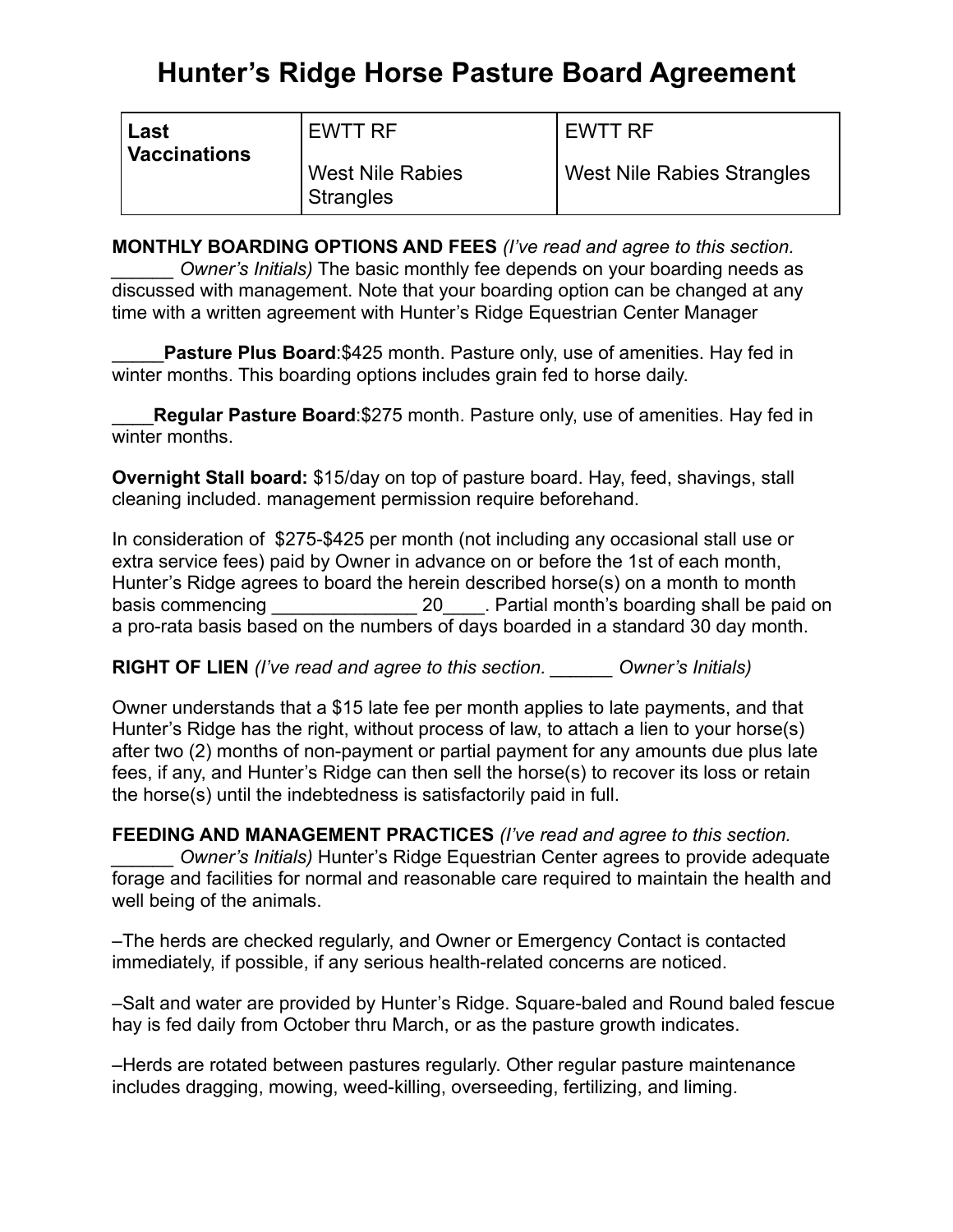### **Horse Pasture Board Agreement**

Owner is responsible for storing and providing their own feed at their cost and feeding any grain or supplements to their horse. No personal feeds or supplements may be stored in the Hunter's Ridge Equestrian Center's Feed Room. Stall use is not available to Pasture Boarders. \$15 will be added to owners invoice if horse is found in stall.

Owner is responsible for cleaning up after himself/herself. This includes removing manure, hoof pickings, mud, or hay left by his/her horse and keeping his/her things put away in their designated places and following the other "barn-keeping" rules as noted in the Hunter's Ridge Rules.

#### **STANDARD OF CARE** *(I've read and agree to this section. \_\_\_\_\_\_ Owner's Initials)*

All boarded horses must be kept in good health, including regular grooming, hoof care, deworming, vaccinations, and coggins testing. Owner must provide Hunter's Ridge Equestrian Center's manager with a copy of current negative coggins to keep on file. Owner agrees that boarded horses will participate in Hunter's Ridge's deworming and immunization programs, as described below. Hunter's Ridge will remind Owner of required health care due*.* For the health of the Owner's horse(s) and the other horses at Hunter's Ridge, *Owner must take care of the required care within the time frame given and notify Hunter's Ridge Equestrian Center of care given or Hunter's Ridge will automatically assume responsibility for care and will charge Owner a service fee for needed care.* Also, please note that, if necessary, Hunter's Ridge will take reasonable action to remedy a horse's further neglect, at the Owner's expense.

All horses must be vaccinated on Vet Day in March and again in September, per our veterinarian's recommendation. Required vaccinations, per the vet's recommendation, are as follows: EWTT, RF, Strangles, Rabies, and West Nile.

For effective parasite control, *all horses must be dewormed between the 1st and 5th of every third month,* per the following schedule, with the product indicated. For Owner's convenience, Heritage Farms provides the dewormer each time, simply adding the cost of the dewormer to that month's invoice.

#### *Hoof Care*-*Owner is responsible to schedule a farrier for their horse's hoof needs*

**Other Care** Hunter's Ridge recommends scheduling regular teeth care and sheath cleaning (geldings) when the vet comes out in March.

**EMERGENCY CARE** *(I've read and agree to this section. \_\_\_\_\_\_ Owner's Initials)* 

If emergency medical treatment is needed (including necessary care due to neglect), Hunter's Ridge will attempt to contact the Owner, but in the event that the Owner is not reached, Hunter's Ridge Equestrian Center's Manager has the authority to provide care and/or secure emergency veterinary and/or farrier care. The Owner is responsible to pay all costs relating to this care. Hunter's Ridge is authorized as the Owner's agent to arrange billing to the Owner.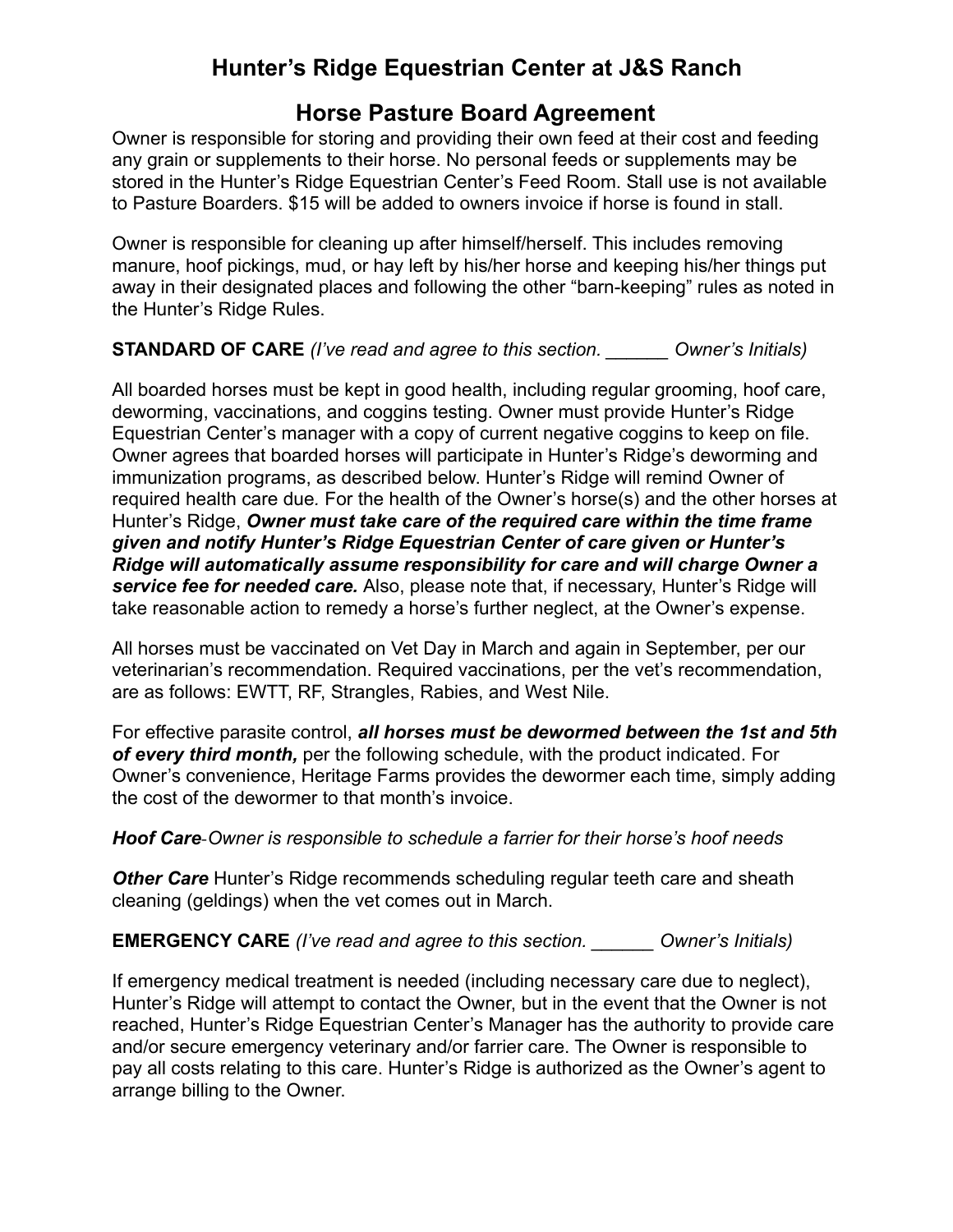## **Hunter's Ridge Horse Pasture Board Agreement**

**DAMAGES AND RISK OF LOSS** *(I've read and agree to this section. \_\_\_\_\_\_ Owner's Initials)* 

Owner agrees to hold Hunter's Ridge Equestrian Center harmless from any claim resulting from damage or injury caused by horse(s), Owner or his/her family, guests and invitees, to anyone, including but not limited to legal fees and/or expenses incurred by Hunter's Ridge in defense of such claims. Owner will pay Hunter's Ridge for damages (beyond reasonable wear and tear) to Hunter's Ridge Equestrian Center's premises or property, however caused by Owner, Owner's horse(s), or Owner's family, guests, and invitees.

Owner understands and is aware that natural and manmade conditions, including but not limited to weather conditions, water, wild and domestic animals, insects, and the existence of potential hazards in the natural terrain or manmade objects (including but not limited to holes, barbed wire, and other hazards) may potentially cause his/her horse(s) injury and/or death. *Owner acknowledges that Owner has inspected the facilities at Hunter's Ridge Equestrian Center to his/her satisfaction and finds them sufficient for the well-being of Owner's horse(s).*

Hunter's Ridge Equestrian Center shall not be responsible for any damage, sickness, disease, theft, injury, or death suffered by the Owner, the Owner's horse(s), the Owner's tack and equipment, the Owner's family, guests, or invitees, or any person on or off the premises of Hunter's Ridge, howsoever caused. This includes, but is not limited to, any personal injury or disability the horse(s) may receive while on Hunter's Ridge Equestrian Center at J & S Ranch's premises. Owner fully understands and hereby acknowledges that Hunter's Ridge does not carry any insurance on any horse(s) not owned by Hunter's Ridge Manager, including, but not limited to, such insurance for boarding or any other purposes, for which the horse(s) is/are covered under any public liability, accidental injury, theft or equine mortality insurance, and that all risks relating to boarding of horse(s), or for any other reason, for which the horse(s) is/are in the possession of Hunter's Ridge, are to be borne by Owner. The Owner agrees to indemnify Hunter's Ridge, its owners, property owners, employees and contract personnel, agents and volunteers, successors or assigns, lessors and joint ventures from all claims arising in respect to this paragraph. All risks are assumed by the Owner. All costs, no matter how catastrophic, connected with boarding are borne by the Owner.

The horse(s) and all tack and equipment of the Owner and lodged on Hunter's Ridge Equestrian Center'sa premises shall be at the sole risk of the Owner, who assumes all responsibility for insuring his/her horse(s), tack and equipment.

Is your horse insured? Yes No

If yes: Name of Insurance Company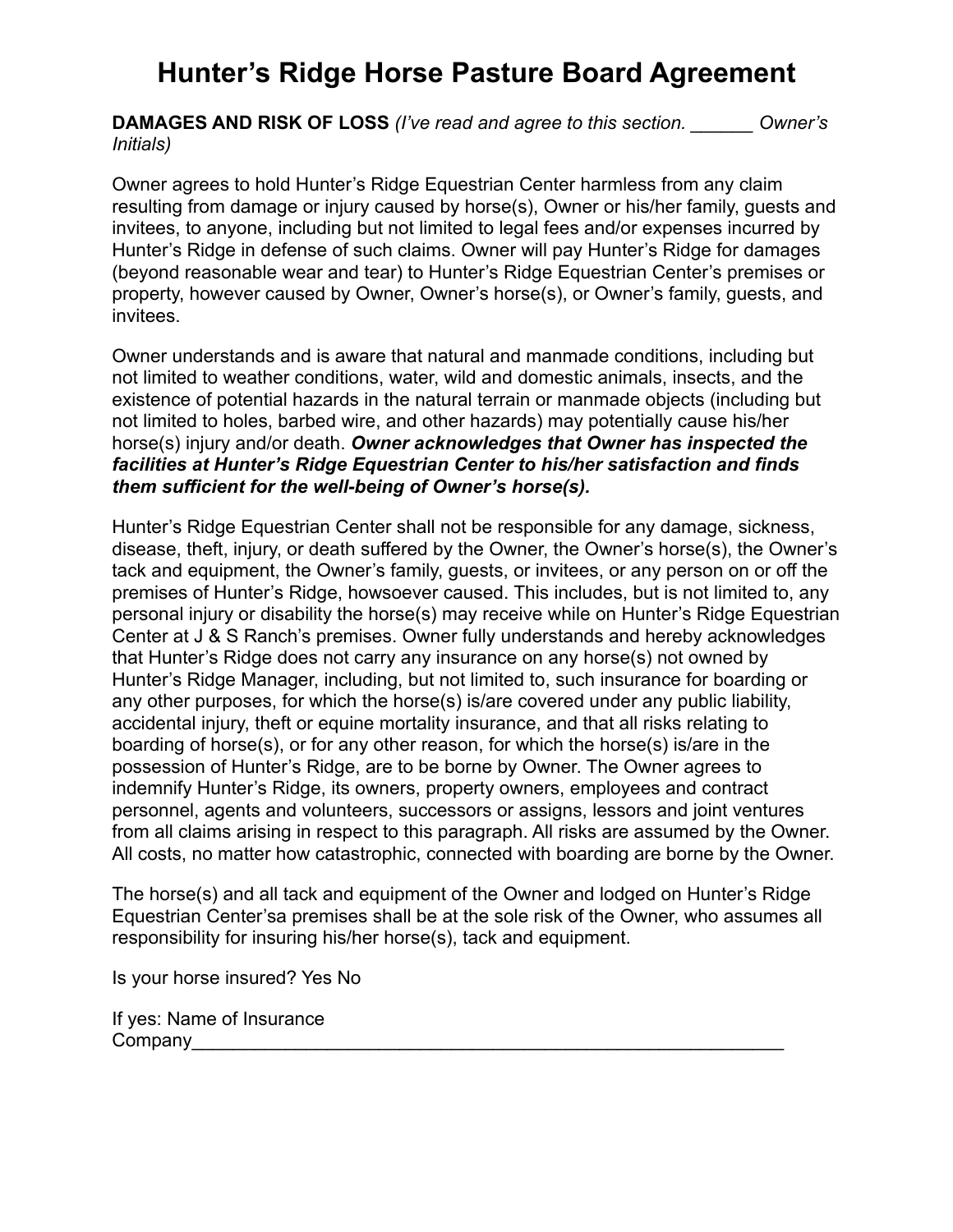**Horse Pasture Board Agreement**

**Policy** Number\_\_\_\_\_\_\_\_\_\_\_\_\_\_\_\_\_\_\_\_\_\_\_\_\_\_\_\_\_\_\_\_\_\_\_\_\_\_\_\_\_\_\_\_\_\_\_\_\_\_\_\_\_\_\_\_\_\_\_\_\_\_\_

 $\frac{1}{2}$ 

**RULES AND REGULATIONS** *(I've read and agree to this section. \_\_\_\_\_\_ Owner's Initials)* 

The Owner agrees to observe all necessary safety precautions and general rules while on the premises of Hunter's Ridge, including, but not limited to, the posted Farm & Safety Rules. Owner agrees he/she and his/her family, guests and invitees will be bound and abide by these Rules, and accepts responsibility for the conduct of his/her guests and invitees according to these Rules. Hunter's Ridge may revise these Rules from time to time and Owner agrees any revision shall have the same force and effect as current Rules. Failure, as determined at Hunter's Ridge Equestrian Center's sole discretion, of Owner or Owner's guests to abide by Hunter's Ridge rules may result in Hunter's Ridge declaring Owner in default hereunder and result in termination of this Agreement.

**GUESTS AND FOR-PAY SERVICES** *(I've read and agree to this section. \_\_\_\_\_\_ Owner's Initials)* 

The Owner accepts full responsibility for the safety of any person (which includes anyone not on this Agreement, even another Hunter's Ridge boarder, student, or volunteer) he/she invites onto the premises of Hunter's Ridge, whether or not that person handles or rides Owner's horse(s). The Owner is responsible to ensure that *all*  family, guests, and invitees (herein after collectively referred to as "guests") sign a Release and Waiver of Liability (can be printed from our website under printable forms www.huntersridgestn.com) and follow all Farm Rules. In the event that such Waiver is not executed by Owner and/or Owner's guests, Owner shall be solely responsible for injury or damage to the Owner or the Owner's guests, and Owner shall defend, indemnify and hold harmless Heritage Farms and its officers, agents and employees, from

#### Page3of 5

any and all liability, claims, demands, or actions for injury or death to Owner, Owner's guests, or injury to property of the Owner or Owner's guests which are in any way connected with activities engaged in by Owner or Owner's guests.

For the security of Owner's horse(s) and for the safety of all, if Owner chooses to allow another party private access to his/her horse(s) when Owner is not present who is not already noted on this Agreement, Owner must first receive permission from Hunter's Ridge, then provide a written notice of the arrangement to Hunter's Ridge Equestrian Center.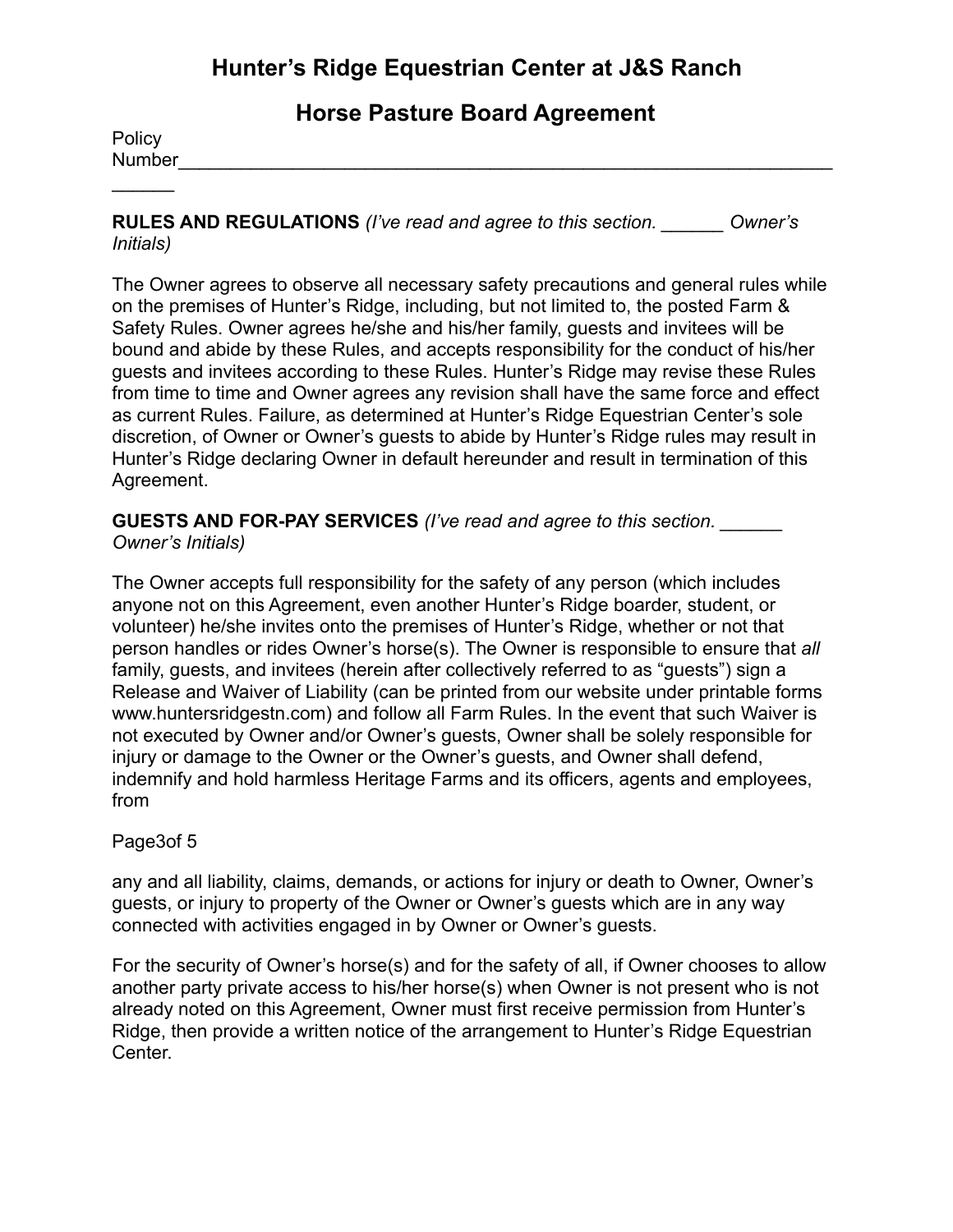## **Hunter's Ridge Horse Pasture Board Agreement**

Owner is not allowed to provide services for pay to anyone (i.e. lessons, pony rides, etc.) without prior written permission from Heritage Farms management.

**TERMINATION** *(I've read and agree to this section. \_\_\_\_\_\_ Owner's Initials)* 

The Owner agrees to give Hunter's Ridge two (2) week's written notice prior to the termination of this Agreement and the removal of the Owner's horse(s). Any and all outstanding charges must be paid in full by the Owner before the horse(s) may leave Hunter's Ridge. The Owner cannot assign this Agreement unless Hunter's Ridge agrees in writing. Furthermore, Hunter's Ridge reserves the right to terminate this Agreement if Owner defaults on any part of this Agreement.

Hunter's Ridge Equestrian Center reserves the right to terminate this boarding agreement as follows:

- A. If, in the opinion of Hunter's Ridge, the horse is deemed dangerous or undesirable for the Hunter's Ridge boarding facility, Owner agrees to remove the horse(s) from Hunter's Ridge within seven (7) days of receipt of written or verbal notice from Hunter's Ridge Equestrian Center In such case, the Owner shall be responsible for all fees incurred during the horse's stay, with any unearned fees paid to Hunter's Ridge in advance to be returned to Owner upon termination of this Agreement.
- B. Without cause, Owner agrees to remove the horse(s) from Hunter's Ridge within seven (7) days of receipt of written or verbal notice from Hunter's Ridge. In such case, the Owner shall be responsible for all fees incurred during the horse's stay, with any unearned fees paid to Hunter's Ridge in advance to be returned to Owner upon termination of this Agreement.
- C. With cause. Actions such as stealing, use of alcohol or narcotics, flagrant damage or destruction of Heritage Farms property, flagrant violation of Hunter's Ridge rules, abuse of animals, physical or verbal abuse of Hunter's Ridge personnel or other boarders will not be tolerated and will result in immediate expulsion from the premises and termination of this Agreement. In such case, Owner agrees to remove horse(s) from Hunter's Ridge within seven (7) days of receipt of written or verbal notice from Hunter's Ridge Equestrian Center's Manager of said violation. In such case, Owner agrees that any and all advance fees paid to Hunter's Ridge will be retained as liquidated damages.

#### **RELEASE OF LIABILITY**

*I, the undersigned Owner, am at least 18 years of age, and agree for myself, my heirs, personal representatives and assigns to release and hold harmless Hunter's Ridge Equestrian Center, its owners, property owners, employees and contract personnel, agents and volunteers, successors or assigns, lessors and joint ventures (herein after collectively referred to as "associates") from any and all liability, claims, demands, actions and causes of action, and legal liability*